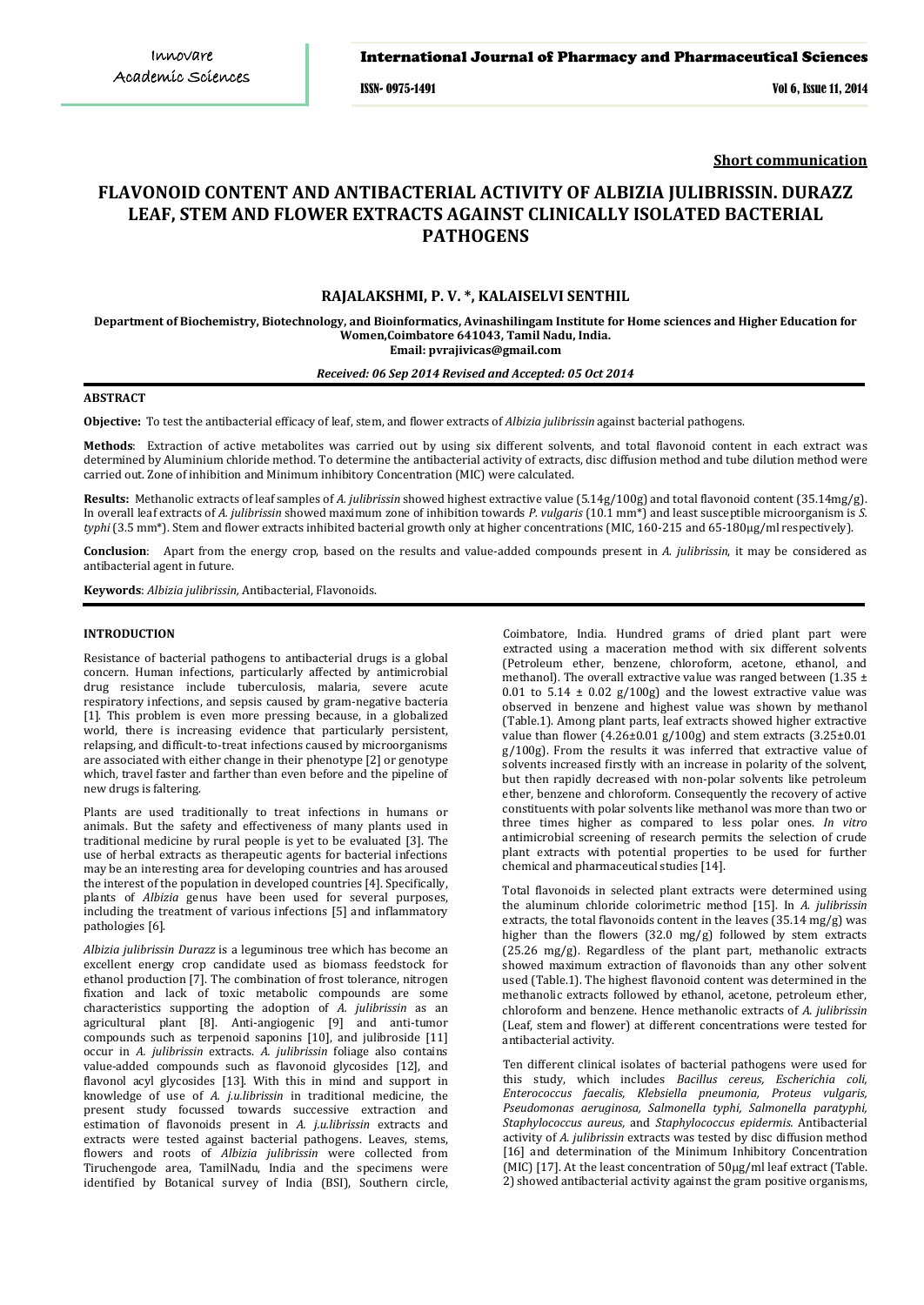*B. cereus* (3.2 mm\*) and *S. aureus* (2.9 mm\*) and gram negative organisms *E. c.o.li* (4.7 mm\*) and *P. aeruginosa* (2.1 mm\*). The evaluation of the antimicrobial activity of leaves, stem and flowers of *A. julibrissin* revealed that total loss of activity at lower concentration (50 and 100µg/ml) of stem and flower extracts against all the bacteria tested except *S. aureus*. At higher concentration (200µg/ml), leaf and flower extracts were effective against all bacterial pathogens tested, and the most susceptible microorganism is *P. vulagaris* (10.1 mm\*) and least one is *S. typhi* (3.5 mm\*).

The MIC value of plant extracts showed that among the tested clinical pathogens *B. cereus, E. coli, E. faecalis* and *P. vulgaris* were susceptible to *A. julibrissin* leaf extracts with MIC values ranging from 40-48µg/ml, whereas above species were not easily susceptible to *A. julibrissin* stem extracts (MIC, 150-208µg/ml) (Fig. 1). Flower extracts were less effective against *S. typhi* and *S. paratyphi*, generated an MIC of 180 and 165µg/ml respectively. The most MICs of stem and flower extracts of *A. julibrissin* were clustered around 150-215µg/ml and 65-180µg/ml respectively. Leaf extracts of *A. julibrissin* showed MIC values ranged between 40-78µg/ml, which one is the best antimicrobial agent among the tested extracts. MIC results revealed the fact that organisms may need higher concentrations of extracts to inhibit growth or kill them and it may depend upon their cell wall components. Flavonoids are antimicrobial substances, which present in the extracts tested may affect the synthesis of peptidoglycan around a bacterial cell; the cell wall may be affected by osmotic shock. [18]. In this study differences between the bactericidal activities of plant parts of *A. julibrissin* proposes that changes in the composition of active compounds and functional groups may influence the antimicrobial efficacy.

The need of the hour is to screen a number of medicinal plants for promising biological activity. Differences in the antimicrobial effects of plant groups might be due to phytochemical properties of the selected plant parts. Methanolic extracts of *A. julibrissin* showed higher flavonoid content in plant parts and antibacterial activity, which is reported for the first time. But detailed analysis of compounds present in each part of the *A. julibrissin* plant is needed for the further usage as an antiseptic agent.

| Table 1: Extractive value and flavonoid content of A. julibrissin plant parts |
|-------------------------------------------------------------------------------|
|-------------------------------------------------------------------------------|

| Solvent         | <b>Extractive Value</b><br>$(g/100g)^*$ |                 |                 | <b>Flavonoid content</b><br>$(mg/g$ of extract)* |                  |                 |
|-----------------|-----------------------------------------|-----------------|-----------------|--------------------------------------------------|------------------|-----------------|
|                 | Leaf                                    | <b>Stem</b>     | <b>Flower</b>   | leaf                                             | <b>Stem</b>      | <b>Flower</b>   |
| Petroleum ether | $2.26 \pm 0.05$                         | $3.23 \pm 0.01$ | $1.53 \pm 0.01$ | $19.15 \pm 0.12$                                 | $13.70 \pm 0.14$ | $16.4 \pm 0.12$ |
| Benzene         | $1.35 \pm 0.01$                         | $1.43 \pm 0.02$ | $1.94 \pm 0.15$ | $14.15 \pm 0.20$                                 | $7.63 \pm 0.17$  | $10.7 \pm 0.17$ |
| Chloroform      | $3.51 \pm 0.04$                         | $2.64 \pm 0.01$ | $2.56 \pm 0.02$ | $16.26 \pm 0.18$                                 | $8.81 \pm 0.18$  | $13.7 \pm 0.23$ |
| Acetone         | $3.34 \pm 0.02$                         | $2.44 \pm 0.02$ | $2.81 \pm 0.01$ | $21.83 \pm 0.15$                                 | $17.15 \pm 0.14$ | $20.2 \pm 0.20$ |
| Ethanol         | $4.52 \pm 0.01$                         | $3.63 \pm 0.02$ | $3.54 \pm 0.02$ | $29.11 \pm 0.18$                                 | $19.17 \pm 0.14$ | $25.1 \pm 0.14$ |
| Methanol        | $5.14 \pm 0.02$                         | $3.25 \pm 0.01$ | $4.26 \pm 0.01$ | $35.14 \pm 0.17$                                 | $25.26 \pm 0.20$ | $32.0 \pm 0.17$ |

\*Data represents mean± SE of triplicates

| <b>Microorganisms</b> | Zone of Inhibition (mm)* |                 |                          |                          |                          |                            |  |  |
|-----------------------|--------------------------|-----------------|--------------------------|--------------------------|--------------------------|----------------------------|--|--|
|                       | Leaf extract             |                 | Stem extract (microgram) |                          |                          | Flower extract (microgram) |  |  |
|                       | (microgram)              |                 |                          |                          |                          |                            |  |  |
|                       | 100                      | 200             | 100                      | 200                      | 100                      | 200                        |  |  |
| B. cereus             | $5.8 \pm 0.26$           | $7.4 \pm 0.06$  | $\overline{\phantom{a}}$ | $5.1 \pm 0.46$           | $5.1 \pm 0.88$           | $6.9 \pm 0.78$             |  |  |
| E. coli               | $7.4 \pm 0.92$           | $9.1 \pm 0.79$  | $\overline{\phantom{a}}$ | $5.7 \pm 0.56$           | $6.2 \pm 0.75$           | $8.5 \pm 0.82$             |  |  |
| E. faecalis           | $5.2 \pm 0.78$           | $6.5 \pm 0.08$  | $\overline{\phantom{a}}$ | $4.1 \pm 0.45$           | $4.0 \pm 0.57$           | $5.8 \pm 0.86$             |  |  |
| K. pneumoniae         | $5.5 \pm 0.28$           | $6.9 \pm 0.52$  | $\overline{\phantom{a}}$ | $5.0 \pm 0.23$           | $4.8 \pm 0.33$           | $6.2 \pm 0.48$             |  |  |
| P. vulgaris           | $7.8 \pm 0.74$           | $10.1 \pm 0.48$ | $\overline{\phantom{a}}$ | $5.3 \pm 0.52$           | $6.1 \pm 0.18$           | $8.5 \pm 0.56$             |  |  |
| P. aeruginosa         | $4.0 \pm 0.78$           | $5.1 \pm 0.79$  | $\overline{\phantom{a}}$ | $\overline{\phantom{a}}$ | $3.1 \pm 0.4$            | $4.3 \pm 0.95$             |  |  |
| S. typhi              | $2.7 \pm 0.45$           | $3.5 \pm 0.02$  | $\overline{\phantom{a}}$ | $\overline{\phantom{a}}$ | $\overline{\phantom{a}}$ | $3.1 \pm 0.62$             |  |  |
| S. paratyphi          | $3.3 \pm 0.56$           | $5.0 \pm 0.74$  | $\overline{\phantom{a}}$ | $\overline{\phantom{a}}$ | $\overline{\phantom{a}}$ | $4.1 \pm 0.28$             |  |  |
| S. aureus             | $5.1 \pm 0.09$           | $6.3 \pm 0.28$  | -                        | $4.1 \pm 0.43$           | $3.9 \pm 0.44$           | $7.1 \pm 0.24$             |  |  |
| <i>S. epidermis</i>   | $3.1 \pm 0.06$           | $4.2 \pm 0.92$  | $\overline{\phantom{a}}$ | $\overline{\phantom{a}}$ | $\overline{\phantom{a}}$ | $3.5 \pm 0.95$             |  |  |

\*Data represents mean± SE of triplicates



**Fig. 1: MIC Value of** *Albizia julibrissin* **plant extracts.**